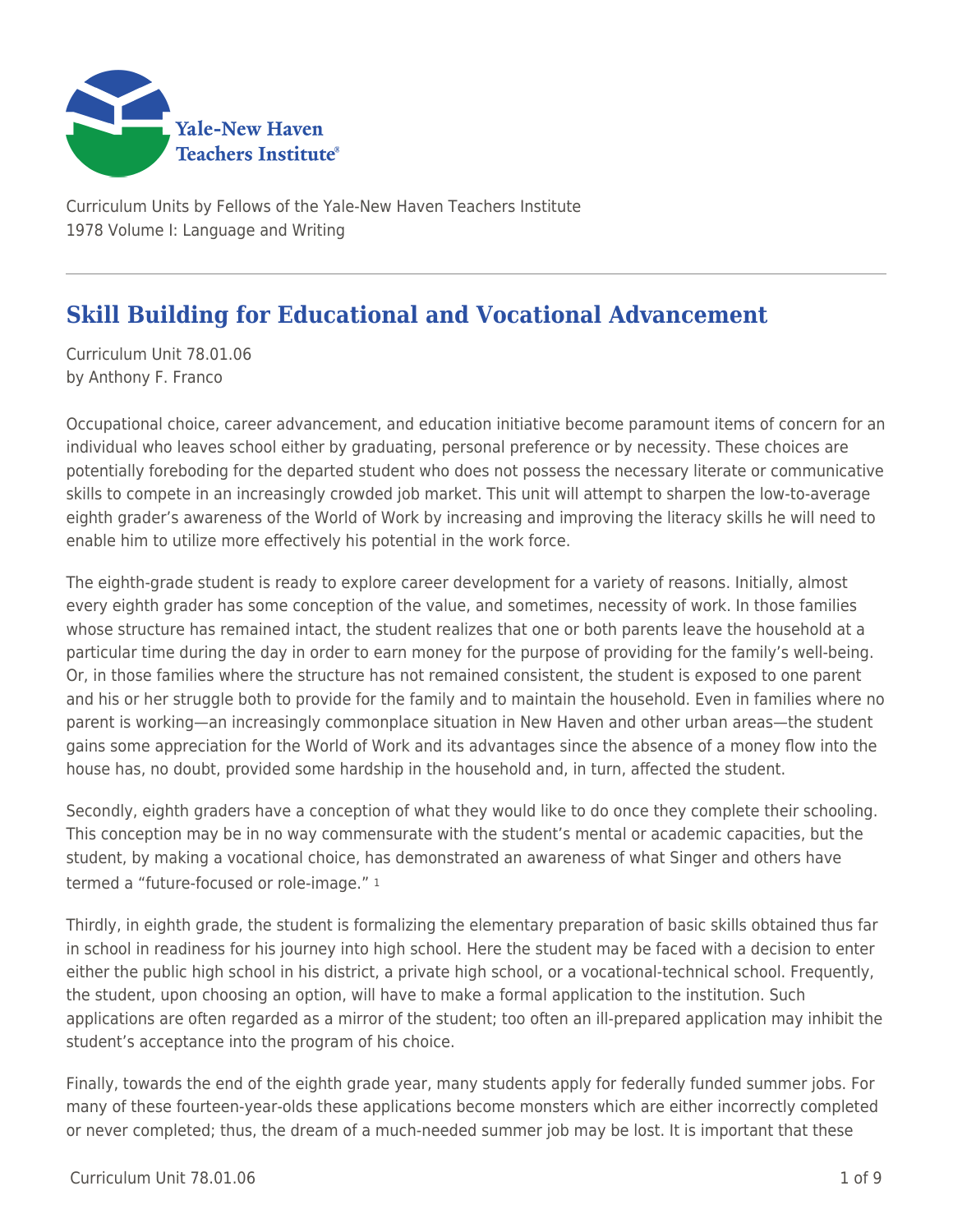applicants be sufficiently literate to understand these applications which are keys that can open new doors in their lives.

The "future-focused role-image" mentioned above is a person's image of himself in the future; this projection gives meaning to his present. FFRI is central to education, since education itself is a preparation for the future. If a student is genuinely interested in pursuing a particular occupational choice, if the student is given the opportunity to research this choice openly, he will commit himself more seriously to the mastery of skills essential to this choice. The skills central to any attempt to explore FFRI are oral and written skills, reading skills, and vocabulary development. These skills are generally taught in an English class, but I hope they will meet with more academic zeal if taught in the context of career development. I hope this unit will help achieve this purpose through the integration of literacy skills with an exploration of career development.

Oral communication skills are of the utmost importance when interviewing for a job. It is important that we give the student a clear understanding of interview techniques in order that he may adequately develop his speaking skills. All interviews, whether for securing information or for attaining a job, must have a clearly defined purpose known to both participants. The language in an interview should be courteous. Above all, the student, as a potential participant in an interview, must realize that successful self-promotion will affect the interviewer favorably.

One of the most important facets of the interview is the ability of both the interviewee and the interviewer to listen to one another. Too often a prospective employee has been denied a job because of his inability to listen to the interviewer. Lines of communication become confused, and the result is that the employer gains a poor impression of the individual. We must stress at all times that being a good listener is just as important as being a coherent speaker in an interview.

Although public speaking on the stage or the rostrum affords the speaker a great freedom to express himself with bodily movement and gestures, it is also important that the participants in an interview be unafraid to initiate gestures while speaking or listening. The handshake both before and after the interview is one example of how interview participants can strike a common bond and open lines of communication with bodily movements. Clarity of questions and specific sequence of ideas which make a good interview can be readily aided by such courtesies as listening and body language.

Every English teacher hopes to build composition skills and there are many methods available to us. How many ex-students are asked to write about their summer experiences or the purpose of a particular character in a novel they have just read? It seems that there are four instances in which most ex-students need to exhibit composition skills: the application, the resume, the business letter, and the personal letter. This unit will deal with all but the last since the first three mentioned play an integral role in career development.

We can readily notice that the application, the resume, and the business letter rely upon form rather than literary content. I do not mean to demean creativity in written expression, for creativity does serve its purpose in the fulfillment of the whole person, and creative people are often sought in the job market. There is little need, however, for creatively written language in the attainment of most jobs. A career may certainly be initiated by creative expression in thought and oral communication, but adherence to form in written language is usually more important.

The student's preparation of an application necessitates adherence to the form of the application; its content is the purest factual form of writing. The job application, the education application, and even credit card and social security applications serve the same purpose—to collect data about the applicant in an orderly and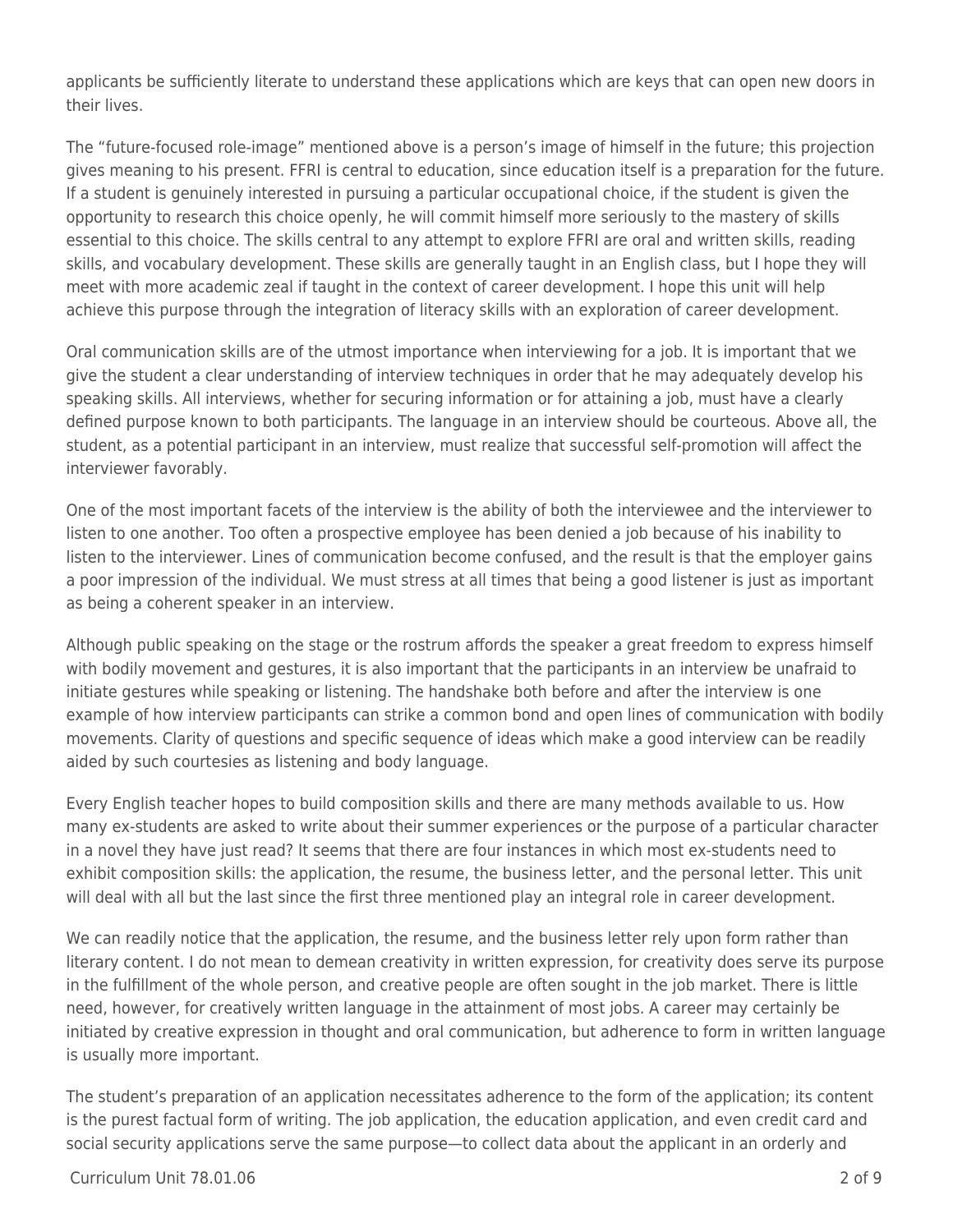sequential manner. We should make this orderly and sequential process clear to our students in order that they may feel more comfortable with applications, as a child would feel comfortable with a pegboard he has used continuously.

The resumé is no more than an application without lines to guide the applicant. There are various types of resumes, and there are just as many publishers of guides on how to write them. Distinctions are usually made according to the type of employment sought. Anyone who decides to teach this unit ought to carefully scan one of the guides for writing resumés, and should choose several forms to present to his class.

The business letter remains a restricted form of composition. Business letters are clear, concise, and to the point—in contrast to the friendly letter, which is prone to be a bit more creative and imaginative. A typical business letter has six sequential ingredients. This pattern generally expounded in most language textbooks includes: heading, inside address, salutation, body (which should be clear and purposeful), closing, and signature. Once again we have the application without lines, but with definite constraints and limitations for the sake of clarity.

Reading comprehension skills and vocabulary skills are closely related, and we can help improve both if reading and vocabulary are explored from an occupational point of view. Occupational literature, job descriptions, and classified advertisements provide interesting subject matter for students interested in career development. These three modes of written expression can be read with reasonable comprehension if we construct several guiding questions for the student. Such questions might include:

- 1. What is the position? (Title)
- 2. What does the position involve?
- 3. What are the requirements for the position?
- 4. What is the availability of the position?
- 5. What may I expect to earn with the position?
- 6. What are some special characteristics and/or problems confronting the position?

The student's self-awareness might also be strengthened from the reading of occupational literature. The student might ask: Can I do the job? Admittedly, this question may be premature for some eighth graders, but if it is asked in a general manner the student might be able to answer.

An examination of jargon is necessary in vocabulary development, and will often benefit a student's reading skill. Jargon is the vocabulary uniquely used by any structured institution. Applications have their own jargon, and each individual occupation has its jargon. Students should be encouraged to pursue a knowledge of the jargon consistent with and related to their occupational choice. Advertisements also use jargon, and these newspaper-originated terms should not go unnoticed.

 $C$ urriculum Unit  $78.01.06$   $3 \text{ of } 9$ There are still thousands of jobs that do not require a college diploma or preparatory courses in order for an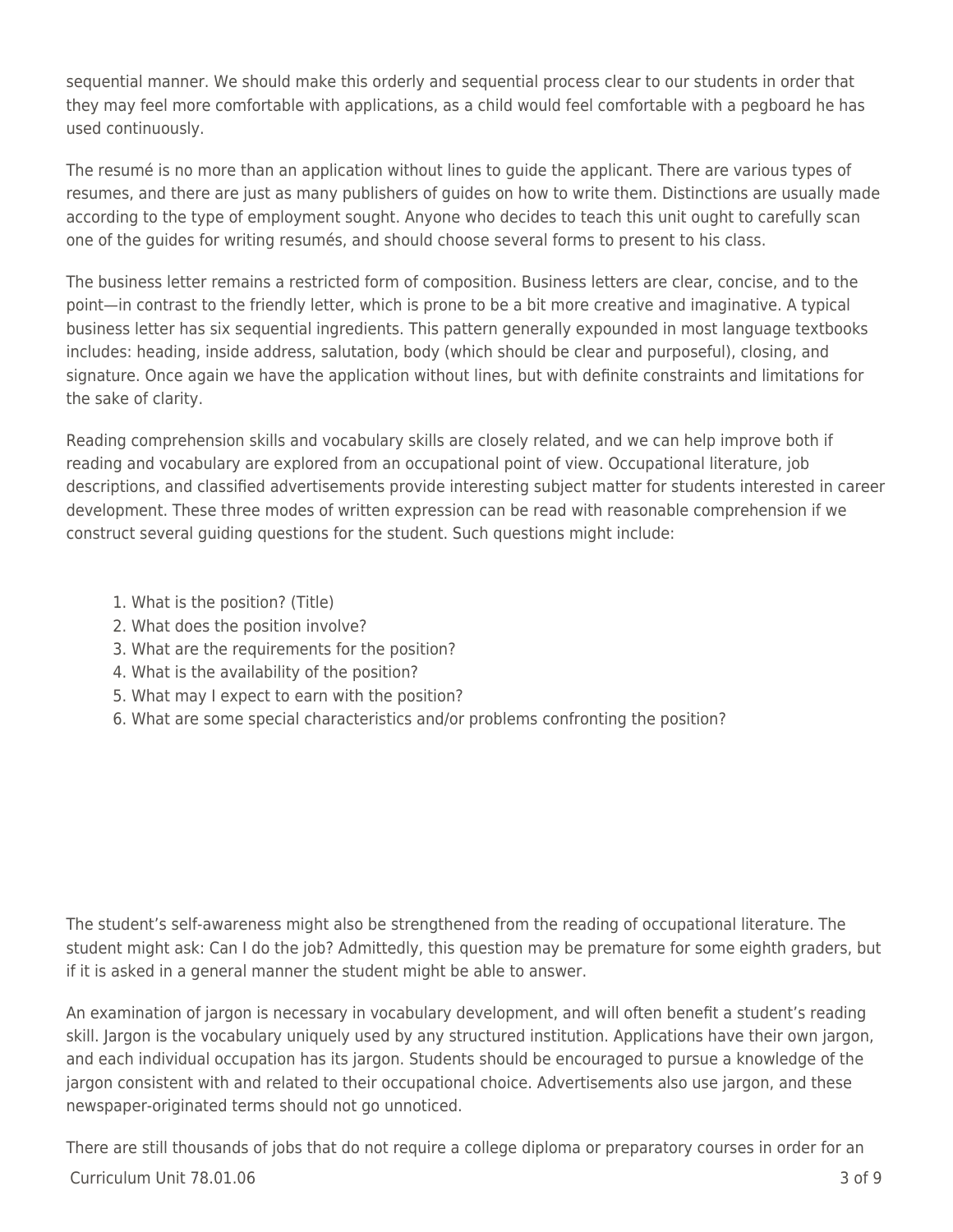individual to perform the work satisfactorily. The instructor is cautioned not to stress a collegiate experience, for such pressure might discourage the student. Should a student be interested in a career which necessitates a college education, the teacher can aid the student with various information about colleges and the different degrees offered. If, however, a student chooses an occupation which does not require schooling beyond high school, there is no reason that he be coerced into researching an occupation which necessitates such preparatory measures. The rationale is quite simple: the average eighth grader will undoubtedly change his or her mind a number of times before he leaves school, and there are too many fathers, mothers, and other relatives of the student who are providing nicely for their families without the benefit of a formal education.

The concept of futurism is important for the student who is immersed in a thematic unit of career development. As science and technology continue making great gains and contributions to society, there will be most likely an influx of new jobs. Many of the jobs today were either unimaginable or only theoretical possibilities ten to fifteen years ago. Each student should realize that the list of occupations is not a constant and stable indicator of the working world, but rather, a very changeable one which will continue to change as the young student progresses toward his occupational goal.

There are also many occupations of which students are unaware. Once the students' initial occupational interests have been polled in class, each student could ask himself if the career interest has has chosen is one that is readily visible to the public. Host of the occupations they choose are probably ones which the student meets in his everyday existence or sees on television. Doctors, nurses, auto mechanics, pharmacists, police persons, grocers, and lawyers would be examples of these visible occupations. Students should then be initiated into the idea of occupational clusters—those jobs related to their occupational choice which are not as visible. Paramedics, court stenographers, and welders are just some of the many "invisible" occupations which a student might find more to his liking or equal to his potential. Throughout the unit students should be encouraged to explore not only their initial career choices but also several of the related professions. In future years when the student is more capable of assessing his potential, this exploration could be very beneficial.

Throughout the implementation of this unit, it is important that the student's positive self-image be stressed. The attitudes a student maintains toward work, the preparation necessary to obtain jobs, the appreciation of what work is, and the goals that a student may or may not set for himself in the future all contribute to the formulation of his character. The thematic portion of the unit is designed to have the student concentrate on his own goals and expectation—not the expectations of the instructor. Disappointment or discouragement do notenter into thematic discussions and should not be deterrents in the student's initial exploration of career development.

The concept of literacy is, indeed, important for everyone, and the value of being literate cannot be overestimated in the schemes of career development or educational advancement. The primary expectation of the instructor and implementor of this unit is that the student be made aware of the importance of literacy in this respect. Speaking well and confidently in an interview, knowing how to complete any type of an application, being able to write a resumé or business letter, and having a positive self-image of oneself are all conventions of literacy which will aid the student in the future. Once the student realizes the value of being literate, he or she will understand that literacy can be a tool implemented in the future in order to attain a goal.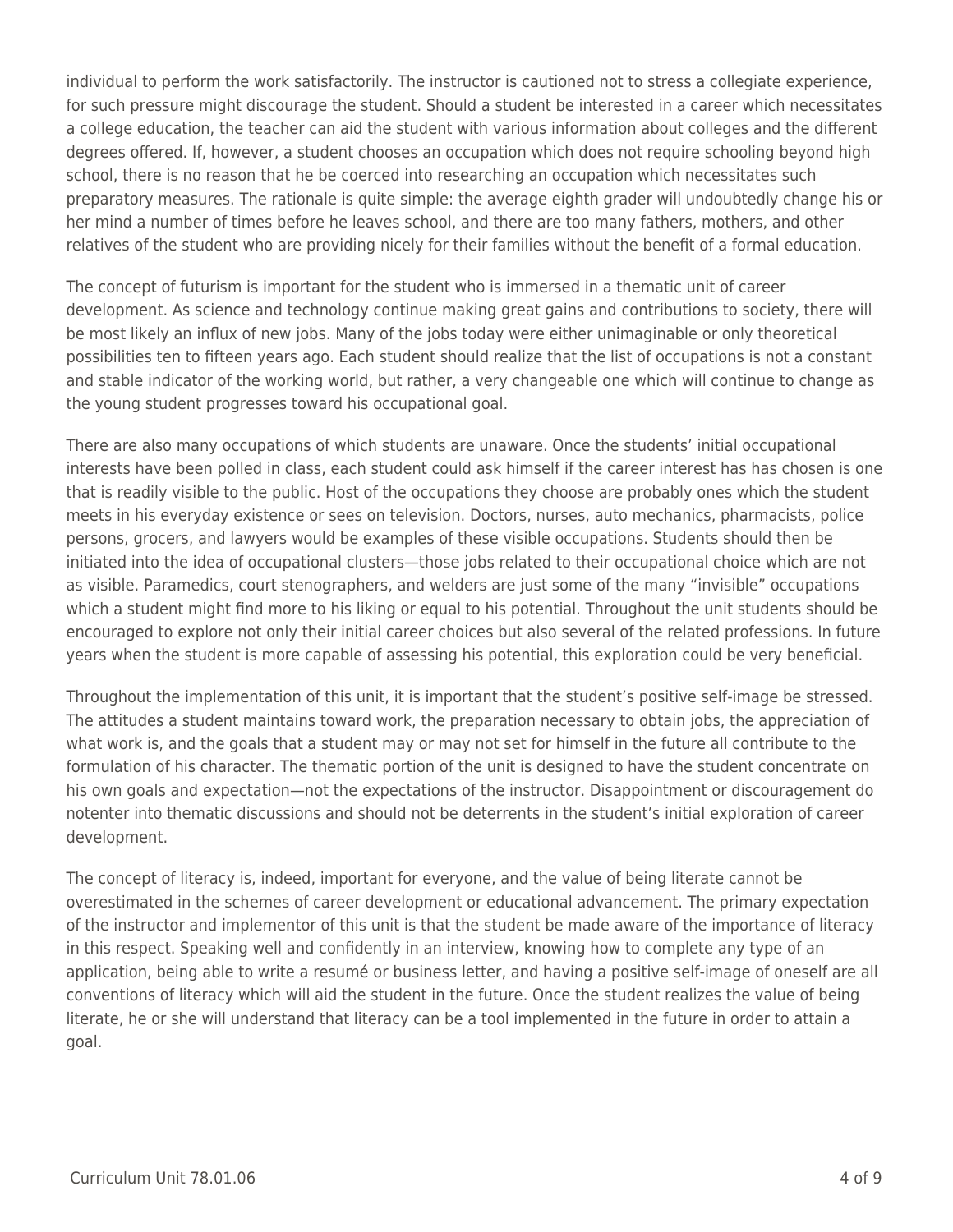### *Sequence of Lessons*

(This unit was originally intended to span a ten-week period in a low average to average academically oriented eighth grade class. Reading levels would probably range from grade three to grade five. Several colleagues have suggested it would not be at all inappropriate for the unit to extend throughout the entire eighth grade year. The plans presented here reflect the basic ten-week course of study. Several ideas for extending the unit are also included. I hope that anyone using this unit will feel free to modify any plans discussed and add any new ideas for extending the program. The user should make every attempt to work with the unit in a comfortable manner.)

#### *Week I. The World of Work—Awareness*

Motivation and awareness are essential at the onset of the unit.

Students' awareness of the working world will be inventoried through lists and discussions of occupations known to them through their families and acquaintances. The student himself will then list five occupations that he might want to work at sometime in his future. A slide presentation will be shown with an emphasis in the following discussion placed on career clusters and "invisible" jobs. The Dictionary of Occupational Titles will be circulated as a prime reference tool for the unit. The concept clusters and "invisible" jobs. The Dictionary of Occupational Titles of future-focused role-image will be introduced and students should begin to visualize themselves as contributing members of society.

Extension : Examination of jobs more prominent in the past (ie. blacksmith). Jobs that may develop in the future (bionic repairman). Jobs in the media (What does Fonzie do?) Movies detailing occupations. Occupations in literature. Occupation in songs. Daily log of facts learned outside of school concerning occupations.

#### *Weeks II—III. Reading Skills*

All reading done in these weeks should be occupation-related. Job descriptions and advertisements for jobs will provide the fundamental basis of reading. Students will read material that will help them answer the guiding questions proposed in the thematic portion of the unit. Sources such as All in A Day's Work and the Yellow Pages Career Library will be used. A detailed examination and explication of the newspaper want ads will also be brought to the students' attention. Vocabulary development through occupational, newspaper, and application jargon should also occur at this time.

Extension : Book reports, book talks concerning people at work. Spelling and vocabulary lists for study from reading.

#### *Weeks IV—VI. Writing Skills*

These three weeks should be spent strengthening the necessary writing skills to be used in the future. A detailed examination of an application form and practice in completing such forms should begin this portion of the unit. Job applications from various companies should be introduced as well as applications to Eli Whitney Technical School and other private high schools. Social Security card applications and summer employment applications should also be introduced. Time should be spent discussing the purpose and importance of the resumé. Several types of resumés will be discussed and practice in writing these will follow. Students are urged to write and mail business letters to any organizations responsible for dispensing free occupational literature pertinent to their future-focused role-image.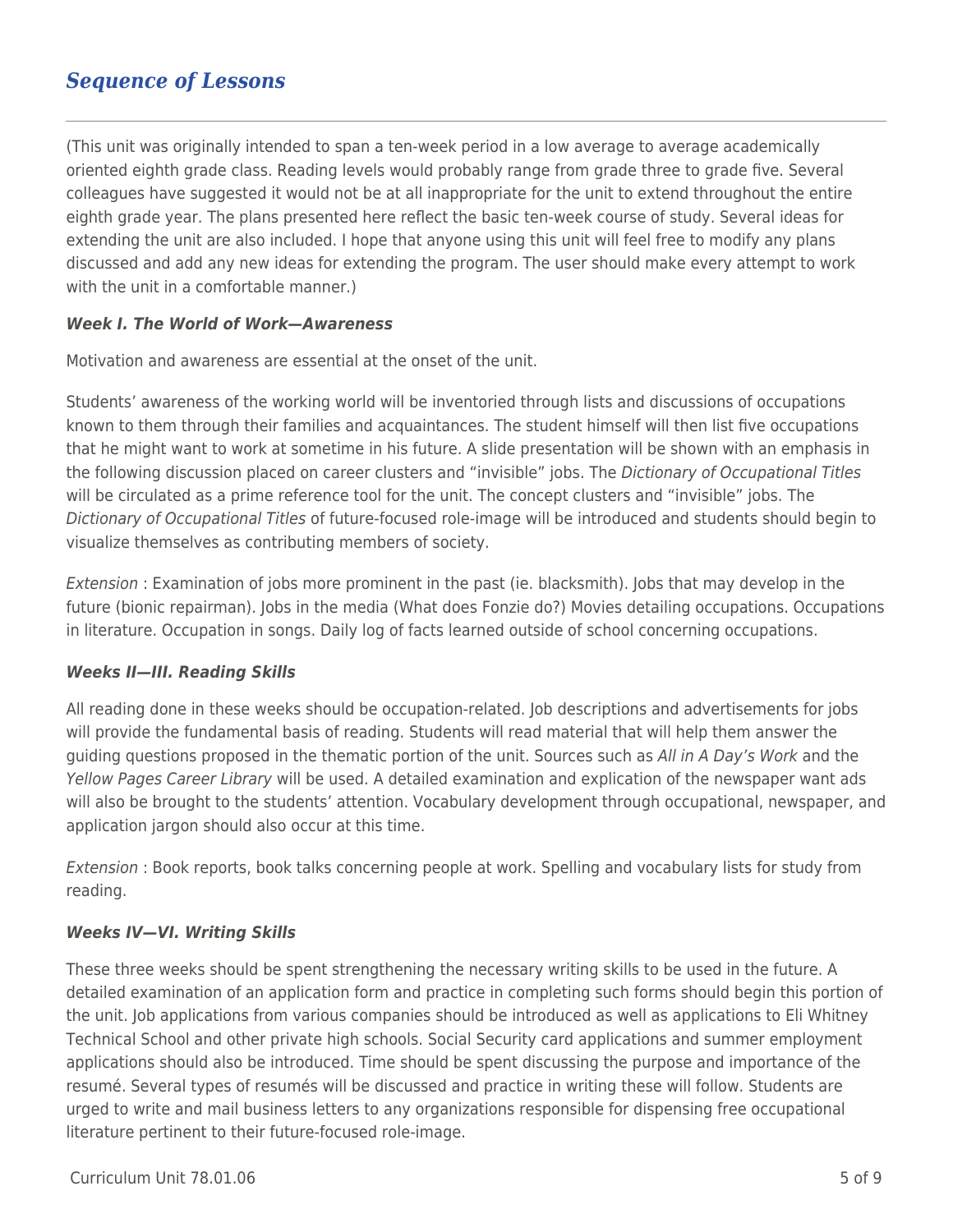Extension: Complete application and resumé packet for desired job.

#### *Weeks VII—IX. Oral Communication*

These three weeks are devoted to the importance of oral communication as a necessary tool for the future. Primarily, students will study the interviewing process. Students will gain experience as both the interviewer and the interviewee in role-playing sessions which eventually will be taped. Typical do's and don'ts of interviews will be examined, and the importance of speaking clearly and coherently will become paramount. Body language in an interview will also be discussed.

Extension : Guest speakers can be interviewed about their jobs. Videotaping of interviewing sessions roleplayed by students. Student talks about their job interests.

#### *Week X. Summation*

The last part of the unit is designed to allow students full license to reflect upon the work done in previous weeks. Students will openly discuss the job choice of their future and detail for the class the nature of their position, the educational requirements, the demand for the position, earnings, and any other special considerations involved in doing the job. Each student will also hand in a job information packet containing a sample job application, a description of the job applied for, a list of terms used on the job, a resumé, and a sample business letter, all of which have been compiled throughout the length of the unit.

Extension : Examination of banking. Establishment of mini-society whereby students assume roles of occupational choices. Unionism and contractual agreements.

#### *Lesson I—Job Awareness*

This lesson would be best taught the first or second day of the unit as it will immediately call for student response and involvement which is one of the key ingredients for a successful unit.

Give each student a piece of paper and a pencil. On one side of the paper have students list the five jobs that they think they would most like to do in the future. (If a student does not have five occupational interests, two or three will suffice.) After students have completed this occupational inventory, have them turn the paper over and list the occupations of all their relatives and acquaintances using the person's first name or initials as a check to guard against confusion. Allow students no more than ten minutes for this exercise.

Teacher: Today we are going to check our awareness of the different types of jobs known to us. First let us see how many of us know people who are doing the type of work we might want to do in the future. How Many of us know at least one person that is doing one of the jobs on our original list?

Allow time for discussion if any students do fall into this category. Make sure all students realize that their families and friends can be resources. After this discussion has progressed sufficiently list on the blackboard all the jobs from students' second lists. An easy way to accomplish this would be to call for jobs beginning with the different letters of the alphabet so as to avoid repetition. At the end of the class or when all student lists have been exhausted count up the number of jobs on the blackboard and compare the total to the total number of entries in a resource such as the *Dictionary of Occupational Titles*. As a preparation for the next day, have students take their original list of five occupations and list one responsibility or task for each different job.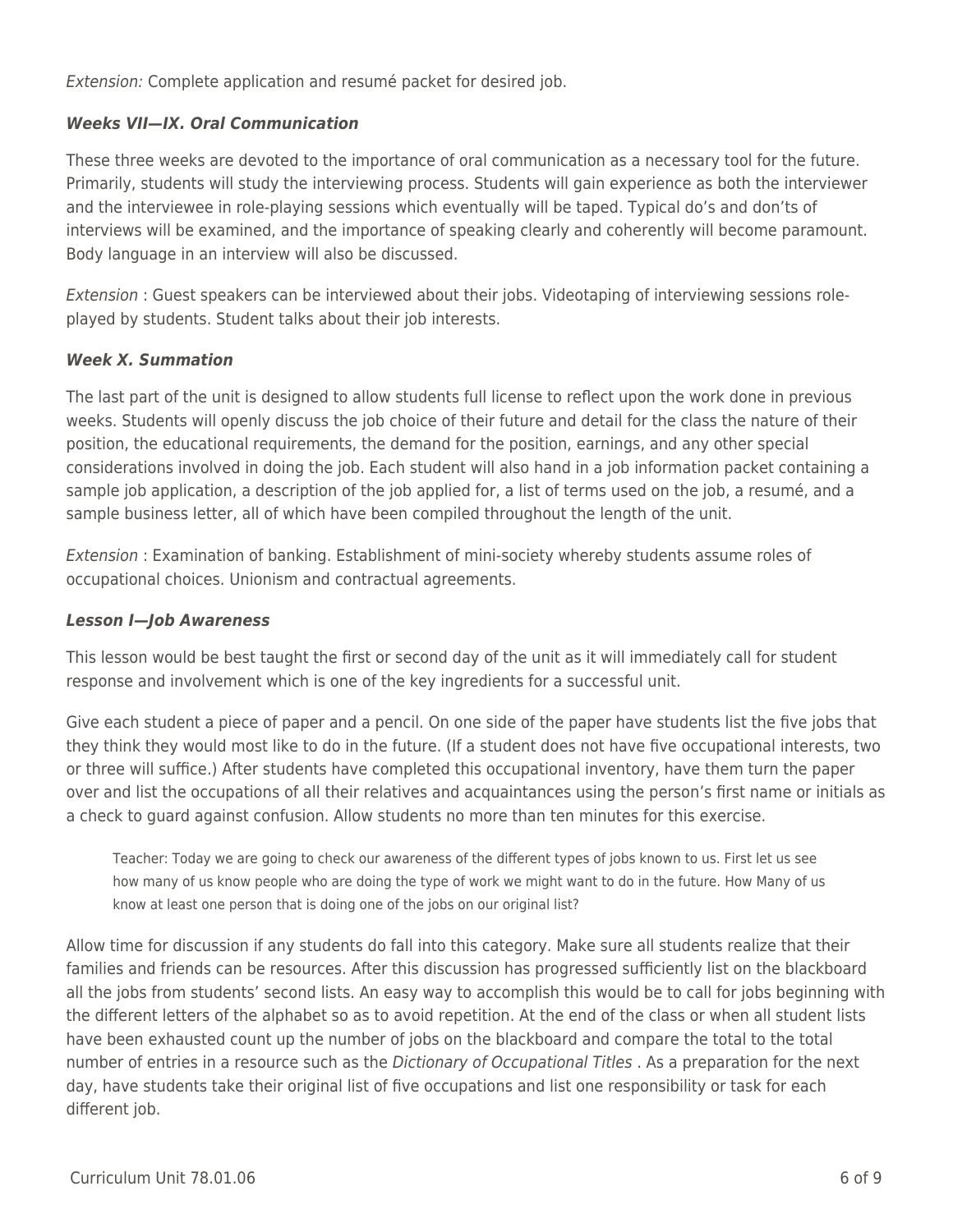#### *Lesson II. Oral Communication—Interview Techniques*

This lesson should be done only after extensive training in interviewing has taken place. Secure a cassette recorder and ask for one volunteer from the class to participate in a role-playing exercise where the teacher is the employer and the student is the prospective employee. The role can be either a mythical occupation (bubble gum tester for Bazooka) or one in which the student is genuinely interested. At the conclusion of the interview have students comment about poise and character of the employee and employer. Point out different techniques in body language that may have occurred in the interview. Follow this discussion with a playback of the tape so the employee can hear himself and perhaps contribute a self-evaluation of his efforts. This lesson may be repeated several days and throughout the unit with students playing both roles.

#### *Lesson III. Writing Skills—The Business Letter*

Explain to students the many uses of a business letter: its value in applying for a job, a tool for praising and/or complaining about goods received, a request for information and/or products. Stress the importance of the six basic parts of the business letter: heading, inside address, salutation, body, closing, and signature. An overhead projector may be invaluable for this exercise as a tool to easily demonstrate some examples of business letters. One students seem to understand the mechanics of the business letter, pass out dittoes with the six parts labeled (see following example). Have students fill in the blocks of this outline by writing a letter to a mythical company in order to praise its products. As students receive more practice in writing business letters, eliminate the lines. Students eventually will write business letters on their own to real companies praising their products and to various organizations in search of free occupational literature.

A sample business letter form is detailed on the following page.

 $(1)$  Heading  $\blacksquare$ 

\_\_\_\_\_\_\_\_\_\_\_\_\_\_\_\_\_\_\_\_ (2) Inside Address

\_\_\_\_\_\_\_\_\_\_\_\_\_\_\_\_\_\_\_\_ (3) Salutation

 $\mathcal{L}=\mathcal{L}=\mathcal{L}=\mathcal{L}=\mathcal{L}=\mathcal{L}=\mathcal{L}=\mathcal{L}=\mathcal{L}=\mathcal{L}=\mathcal{L}=\mathcal{L}=\mathcal{L}=\mathcal{L}=\mathcal{L}=\mathcal{L}=\mathcal{L}=\mathcal{L}=\mathcal{L}=\mathcal{L}=\mathcal{L}=\mathcal{L}=\mathcal{L}=\mathcal{L}=\mathcal{L}=\mathcal{L}=\mathcal{L}=\mathcal{L}=\mathcal{L}=\mathcal{L}=\mathcal{L}=\mathcal{L}=\mathcal{L}=\mathcal{L}=\mathcal{L}=\mathcal{L}=\mathcal{$ 

\_\_\_\_\_\_\_\_\_\_\_\_\_\_\_\_\_\_\_\_\_\_\_\_\_\_\_\_\_\_

\_\_\_\_\_\_\_\_\_\_\_\_\_\_\_\_\_\_\_\_\_\_\_\_\_\_\_\_\_\_

 $\mathcal{L}$  , and the set of the set of the set of the set of the set of the set of the set of the set of the set of the set of the set of the set of the set of the set of the set of the set of the set of the set of the set

 $\mathcal{L}=\mathcal{L}^{\mathcal{L}}$  , where  $\mathcal{L}^{\mathcal{L}}$ 

 $\mathcal{L} = \{ \mathcal{L} \mid \mathcal{L} \in \mathcal{L} \mid \mathcal{L} \in \mathcal{L} \}$  , where  $\mathcal{L} = \{ \mathcal{L} \mid \mathcal{L} \in \mathcal{L} \}$ 

(4) Body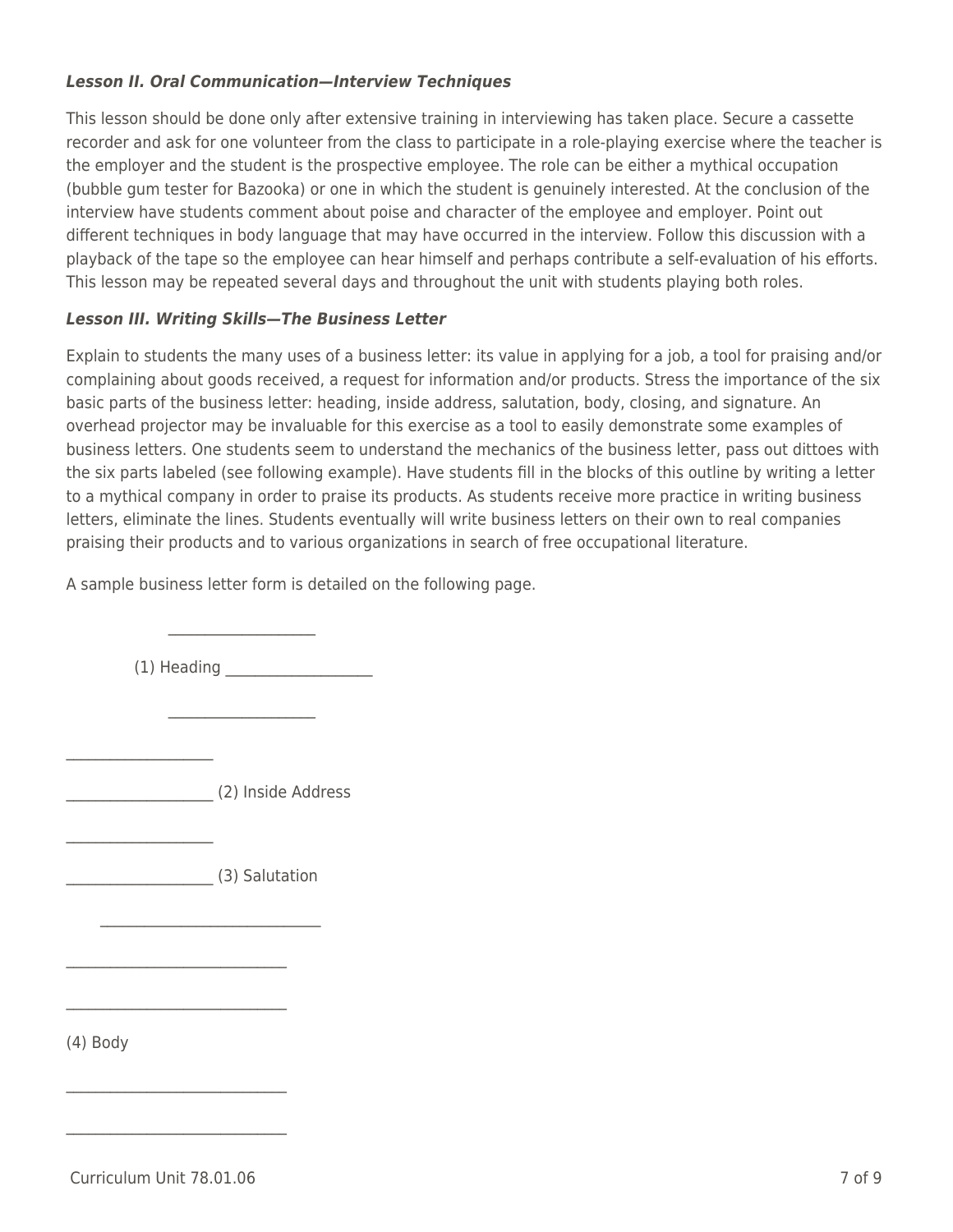$(5)$  Closing  $\Box$ 

\_\_\_\_ \_\_\_\_ (6) Signature \_\_\_\_\_\_\_\_\_\_\_\_\_\_\_\_\_\_\_\_

**Notes**

 $\mathcal{L}_\text{max}$  . The set of the set of the set of the set of the set of the set of the set of the set of the set of the set of the set of the set of the set of the set of the set of the set of the set of the set of the set

1. Benjamin D. Singer, "The Future-Focused Role-Image", Learning for Tomorrow : The Role of the Future in Education , Alvin Toffler, ed. (New York, 1974), p.21.

## **Teacher Bibliography**

Baker, Elizabeth Whitemore. Oral English . Boston: Allyn and Bacon, 1928.

Brown, Duane. Students' Vocational Choices: A Review and Critique. Guidance Monograph Series, Series IV. Career Information and Development. Boston: Houghton-Mifflin, 1970.

Fast, Julius. Body Language . New York: Pocket Books, 1977.

Guinzberg, Eli. Career Guidance: Who Needs It, Who Provides It, Who Can Improve It. New York: McGraw-Hill Book Co., 1971.

Lewis, Adele. How to Write Better Resumés . Woodbury, N.Y.: Barron's Educational Series, Inc., 1977.

Loban, Walter, Margaret Ryan and James R. Squire. Teaching Language and Literature: Grades Seven-Twelve. New York: Harcourt, Brace and World, Inc., 1969.

Marland, Sidney P., Jr. Career Education . New York: McGraw-Hill, 1974.

Reichart, Richard. Self-Awareness Through Group Dynamics . Dayton, Ohio: Geo. A. Pflaum, 1970.

Roth, Robert M., et al. The Psychology of Vocational Development . Boston: Allyn and Bacon, 1970.

Terkel, Studs. Working . New York: Avon Books, 1975.

Toffler, Alvin. Learning for Tomorrow: The Role of the Future in Education . New York: Vintage Books, 1974.